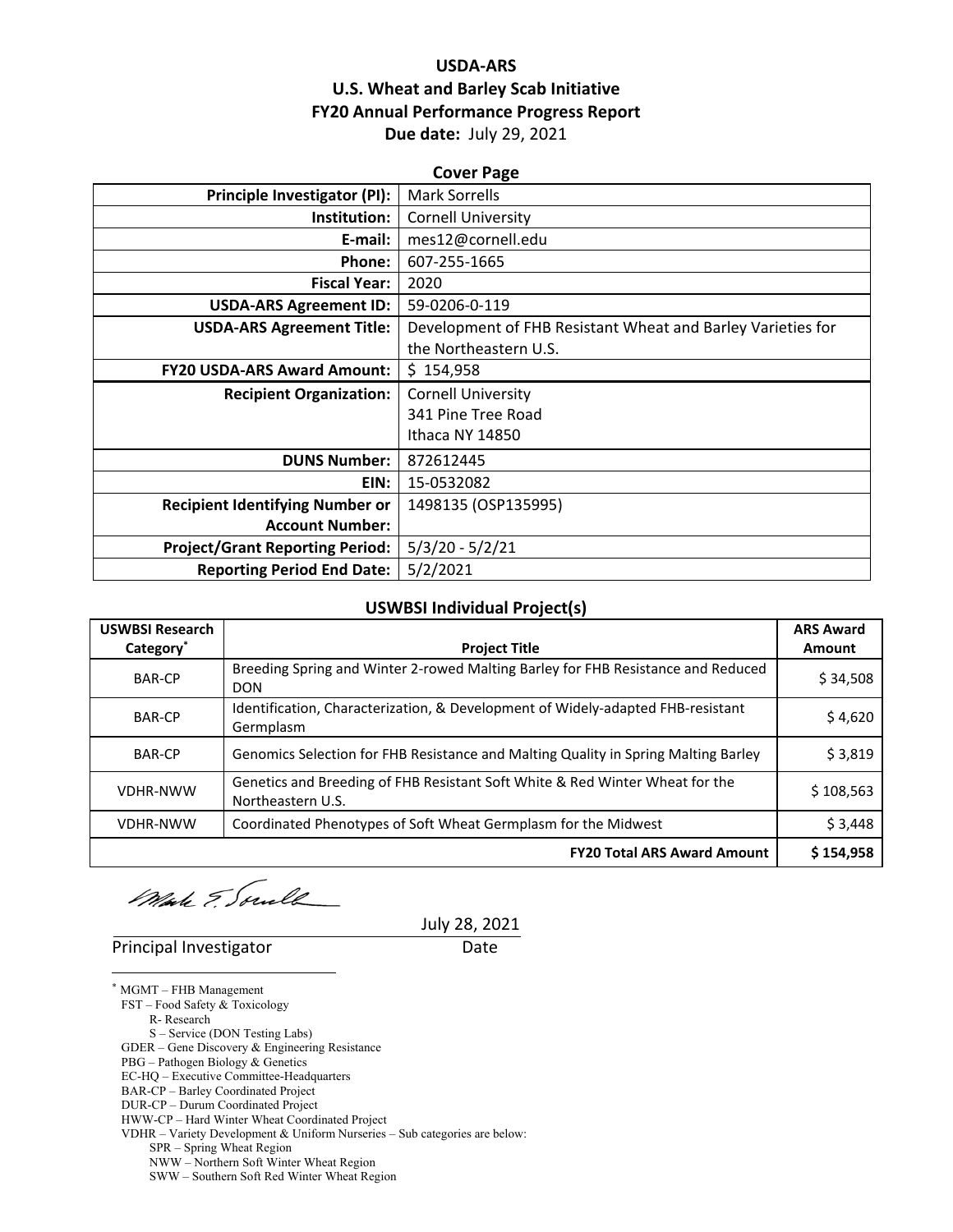### **Project 1:** *Breeding Spring and Winter 2‐rowed Malting Barley for FHB Resistance and Reduced DON*

#### **1. What are the major goals and objectives of the research project?**

**Goal #1 ‐ Increase and document the number of varieties with improved FHB resistance and high grain yield and grain quality, that are tested in statewide variety trials and available to farmers, to reduce DON in the US grain supply.** 

We are evaluating FHB resistance in our misted inoculated FHB nursery for malting barley varieties that are tested in both New York State Regional Spring and Winter Malting Barley testing programs. We are testing the FHB resistance in winter malting barley germplasm from Idaho and Nebraska. We collaborate with Tom Baldwin on evaluating Idaho spring malting barley.

### **Goal #2: Increase efficiency of the CPs' funded projects to develop and release FHB resistant varieties and germplasm.**

We are evaluating FHB resistance in our misted inoculated nursery for spring malting barley varieties in a cooperative Uniform Eastern Spring Malting Barley nursery coordinated by Richard Horsley (North Dakota State University) and a Winter 2‐row Malting Barley Trial coordinated by Kevin Smith (University of Minnesota). We are sharing seed of the elite winter and facultative barley DH lines developed in collaboration with Pat Hayes at Oregon State University with the barley community. All of our data are published and distributed to the barley community and the public at large through print, web, field days and workshops.

### **Goal #3: Evaluate and implement new breeding technologies and develop germplasm to further enhance short term and long term improvement of FHB resistance, and to efficiently introgress effective resistance genes into breeding germplasm.**

We are evaluating FHB resistance and agronomic traits in our NY spring 2-row elite line genomic selection training population and we used genomic selection to develop spring 2‐ row malting barley varieties with FHB resistance and adaptation to the northeastern U.S. The genomic predictions were used to select lines for harvest in the off‐season nursery in New Zealand. We have completed 2 cycles of genomic selection using an index that includes FHB resistance. The second season of evaluation for gain from selection was completed this past summer.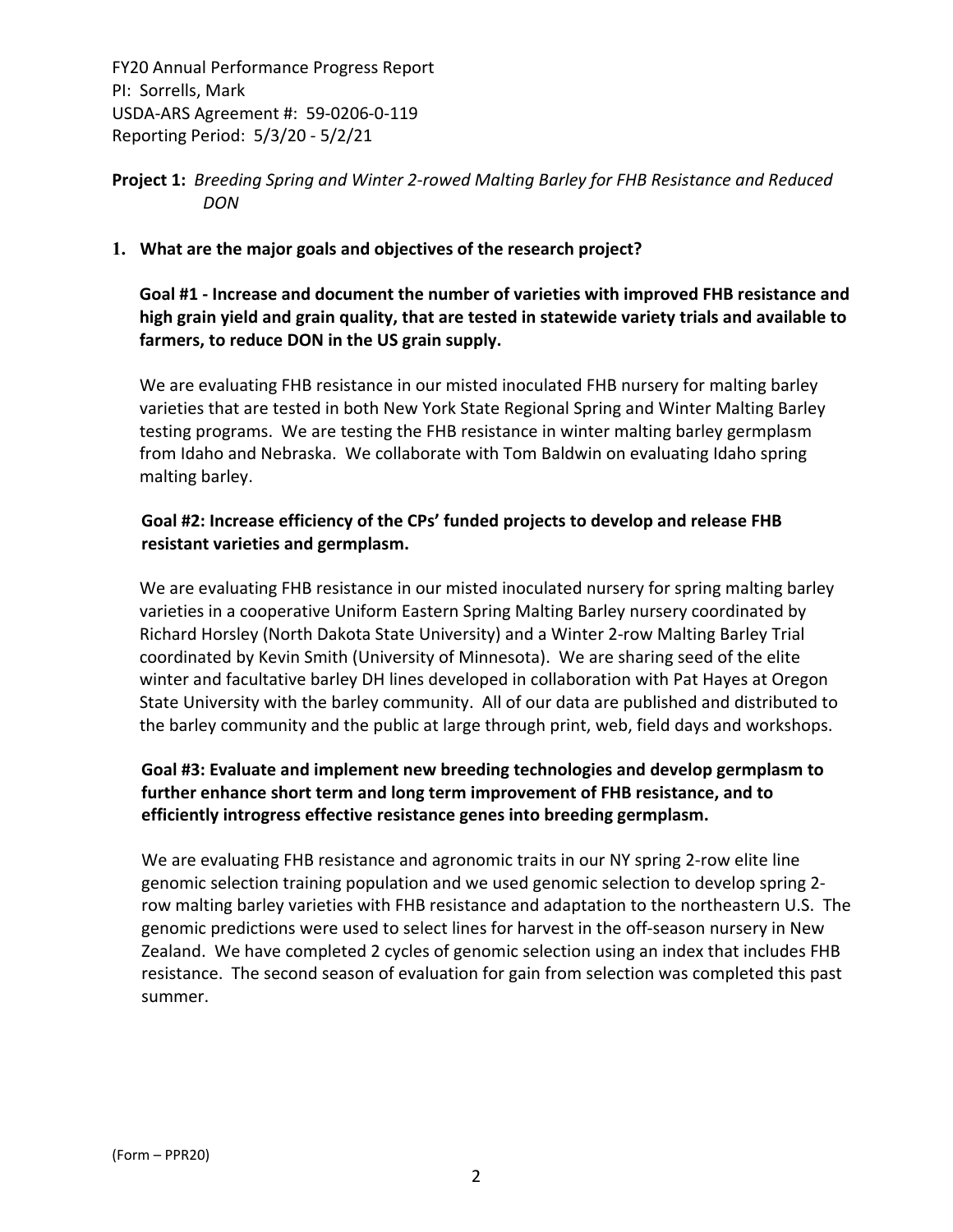**2. What was accomplished under these goals or objectives?** *(For each major goal/objective, address these three items below.)*

#### **a) What were the major activities?**

We evaluated FHB resistance in spring malting barley varieties in a Uniform Eastern Spring Malting Barley nursery coordinated by Richard Horsley at North Dakota State University and a Winter 2‐row Malting Barley Trial coordinated by Kevin Smith at the University of Minnesota. We evaluated FHB resistance in malting barley varieties that are tested in both New York State Regional (state‐wide) Spring and Winter Malting Barley testing programs. We tested and reported FHB resistance in winter malting barley germplasm from Idaho and Nebraska. We evaluated FHB resistance and agronomic traits in our NY spring 2‐row elite line training population and used genomic selection to develop two new spring 2‐row malting barley varieties with moderate FHB resistance and adaptation to the northeastern U.S.

#### **b) What were the significant results?**

Two spring malting barley lines showed moderate resistance to FHB. Data were summarized for the ID and NE winter barley populations and sent to collaborators. The NE barley lines were nearly all susceptible but the ID population was segregating for FHB resistance and excellent data were summarized and sent to ID. Genomic prediction identified spring malting barley breeding lines that had high genomic estimated breeding values. A severe spring drought limited the quality of the data from the spring malting barley evaluations.

### **c) List key outcomes or other achievements.**

The two lines, designated CU‐31 and CU‐198 were approved for release and breeder seed of CU-198 and Foundation seed of CU-31 was produced this year. We completed the seed increase and initiated agronomic evaluation of over 500 DH lines developed in collaboration with Pat Hayes at Oregon State University. Seed of those lines have been sent back to the OSU program for evaluation and are available to the barley community. Genomic selection was effective for identifying lines with good FHB breeding values.

### **3. Was this research impacted by the COVID‐19 pandemic (i.e. university shutdowns and/or restrictions, reduced or lack of support personnel, etc.)? If yes, please explain how this research was impacted or is continuing to be impacted.**

Yes – we were not allowed to hire summer students to help with field work. Consequently, my grad students, technicians and I spent long days and weekends trying to prevent the loss of data and seed. We had to reduce the number and size of our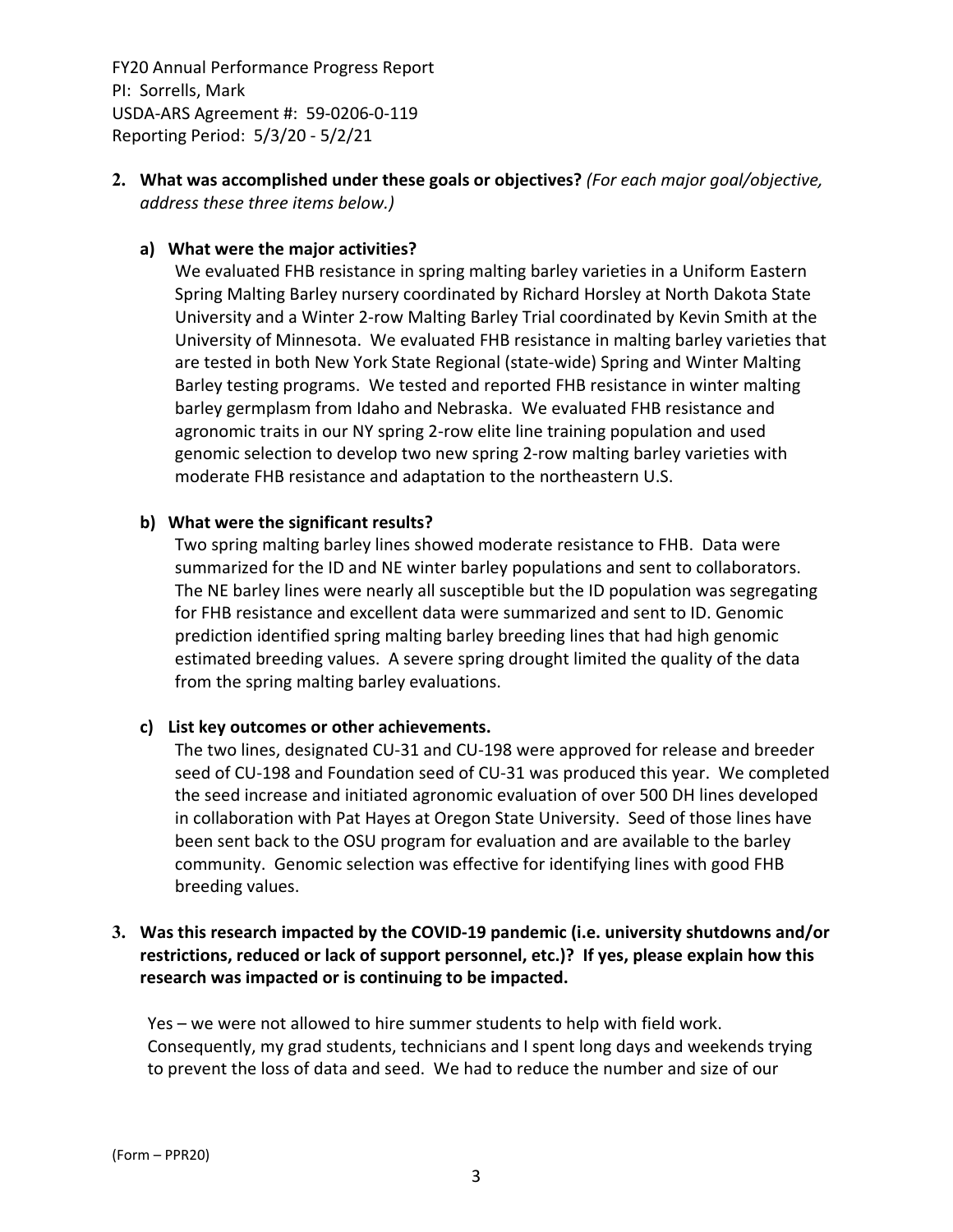> program by 30% and some of the breeding nurseries had to be moved to 2021. Greenhouse operations were severely curtailed.

#### **4. What opportunities for training and professional development has the project provided?**

All of our graduate and undergraduate students participate in the collection and analysis of data from our FHB nurseries.

#### **5. How have the results been disseminated to communities of interest?**

Summary tables and reports (annual and cumulative) are prepared and distributed to more than 400 agents, farmers, scientists, and administrators by regular mail and email. All reports are made available online at two web sites. We also deposit our data in T3.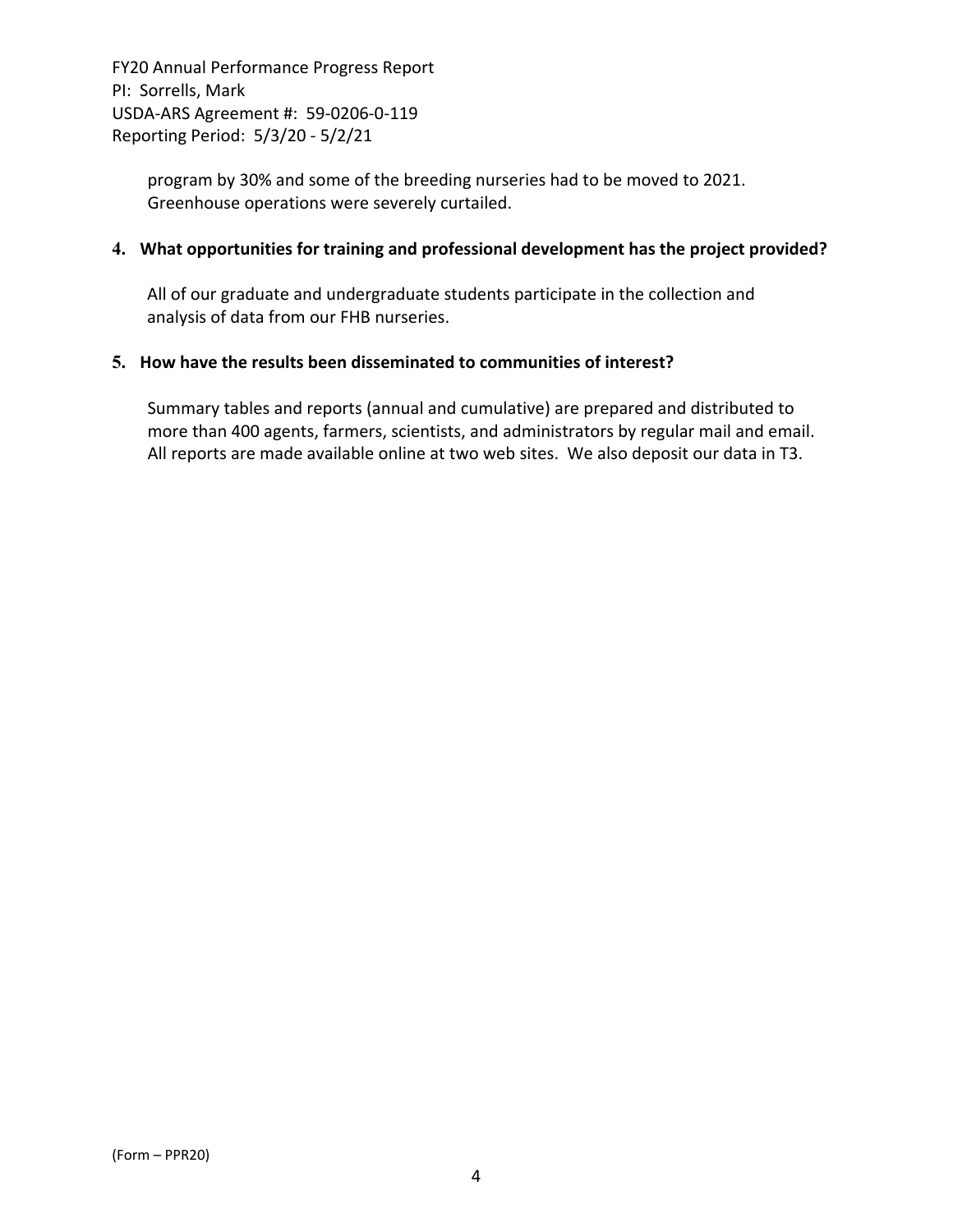### **Project 2:** *Identification, Characterization, & Development of Widely‐adapted FHB‐resistant Germplasm*

#### **1. What are the major goals and objectives of the research project?**

- 1) Identify resistant lines in elite winter germplasm;
- 2) Cross resistant spring lines to a) create mapping populations and b) broaden the adaptability of Aberdeen FHB‐resistant malting germplasm by introducing broad‐spectrum disease resistance.
- 3) Investigate fungal biomass estimated qPCR as a screening tool for selection of low‐DON lines.
- **2. What was accomplished under these goals or objectives?** *(For each major goal/objective, address these three items below.)*

#### **a) What were the major activities?**

For the past 2 years we have evaluated breeding lines in two different nurseries from Univ of Nebraska and both winter and spring mapping populations from the Univ of ID. This project was expanded from the original collaboration with ID to include NE.

#### **b) What were the significant results?**

Excellent data were collected and analyzed for all three winter nurseries from both years. Data for the spring population from ID were of sufficient quality from one year. It was noted that there was very little evidence of resistance in the NE materials. The ID winter population was especially useful for mapping FHB resistance.

### **c) List key outcomes or other achievements.**

Collaborators were able to obtain useful data from our location.

### **3. Was this research impacted by the COVID‐19 pandemic (i.e. university shutdowns and/or restrictions, reduced or lack of support personnel, etc.)? If yes, please explain how this research was impacted or is continuing to be impacted.**

Yes – we were not allowed to hire summer students to help with the field research. Consequently, my grad students, technicians and I spent long days and weekends trying to prevent the loss of data and seed.

#### **4. What opportunities for training and professional development has the project provided?**

All of our graduate and undergraduate students participate in the collection and analysis of data from our FHB nurseries.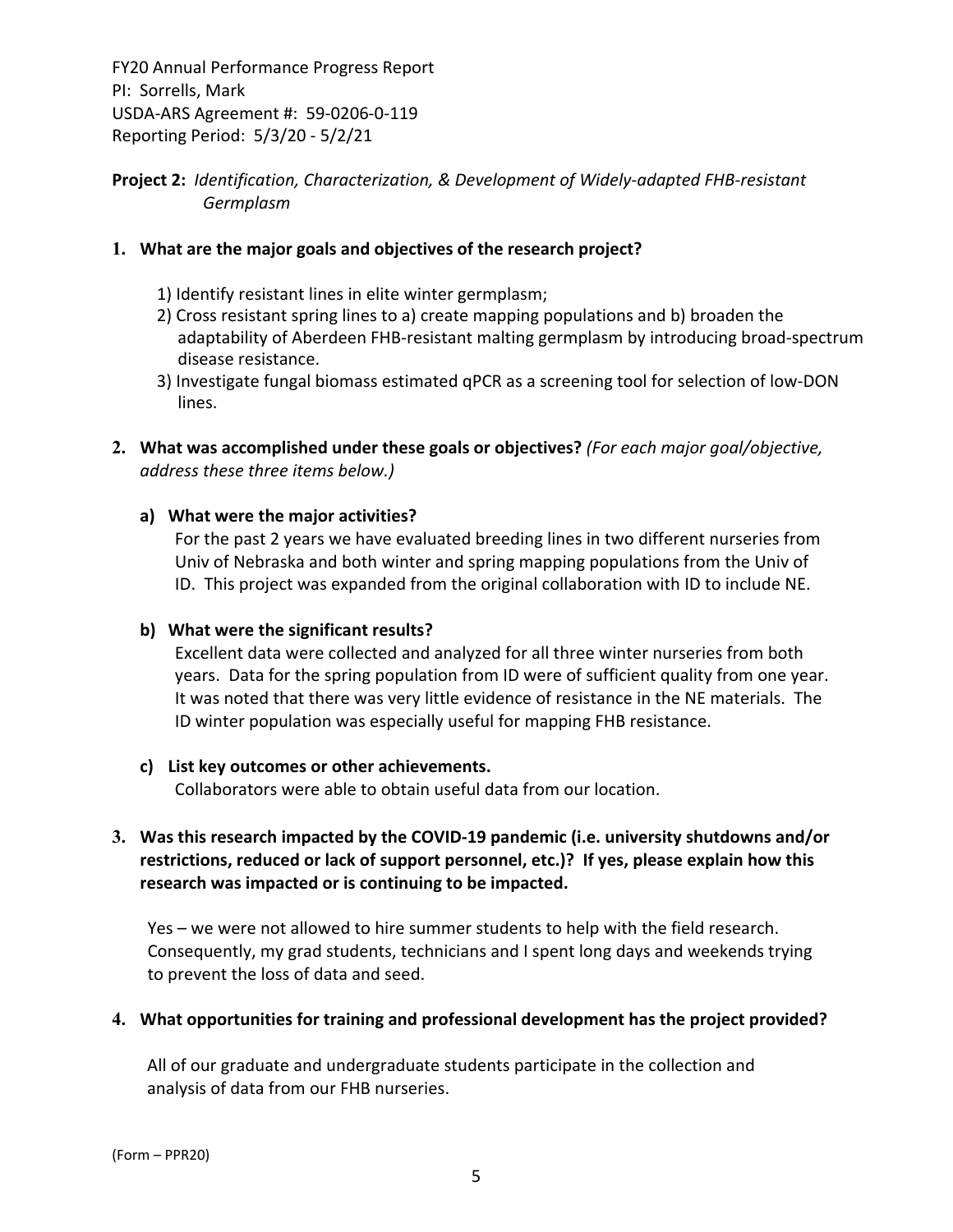### **5. How have the results been disseminated to communities of interest?**

All data were collected analyzed and sent to our collaborators in ID and NE.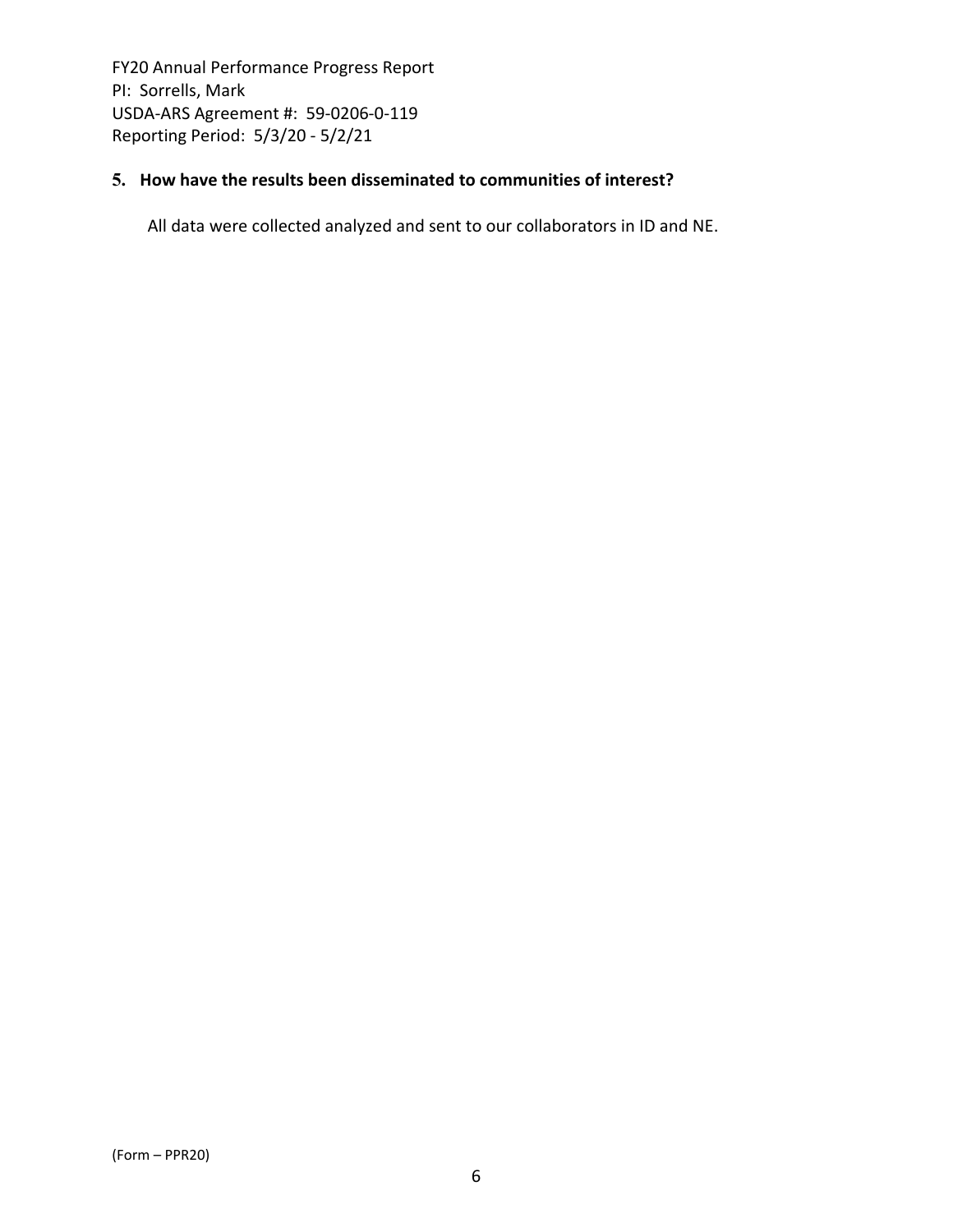**Project 3:** *Genomics Selection for FHB Resistance and Malting Quality in Spring Malting Barley*

#### **1. What are the major goals and objectives of the research project?**

- 1) Evaluate FHB resistance and malt quality of lines in a training population selected to represent the Aberdeen, ID spring malting barley breeding program.
- 2) Develop and apply a genomic selection prediction model for FHB resistance in the Aberdeen spring malting barley germplasm, accounting for the need to maintain acceptable malt quality.
- **2. What was accomplished under these goals or objectives?** *(For each major goal/objective, address these three items below.)*

#### **a) What were the major activities?**

From a founder population of ~700 lines, 248 lines were selected as a training population (TP) representative of the Aberdeen spring breeding program and genotyped. Our collaborators at the Univ of ID have used our data as well as data from other locations for genomic prediction.

#### **b) What were the significant results?**

Excellent data were collected and analyzed for the ID spring barley training population from one of the two years. 2020 was lost to drought but it is being grown again in 2021.

#### **c) List key outcomes or other achievements.**

Data was collected and sent to our collaborators for genomic prediction.

### **3. Was this research impacted by the COVID‐19 pandemic (i.e. university shutdowns and/or restrictions, reduced or lack of support personnel, etc.)? If yes, please explain how this research was impacted or is continuing to be impacted.**

Yes – we were not allowed to hire summer students to help with field work. Consequently, my grad students, technicians and I spent long days and weekends trying to prevent the loss of data and seed. We had to reduce the number and size of our program by 30% and some of the breeding nurseries had to be moved to 2021. Greenhouse operations were severely curtailed.

#### **4. What opportunities for training and professional development has the project provided?**

All of our graduate and undergraduate students participate in the collection and analysis of data from our FHB nurseries.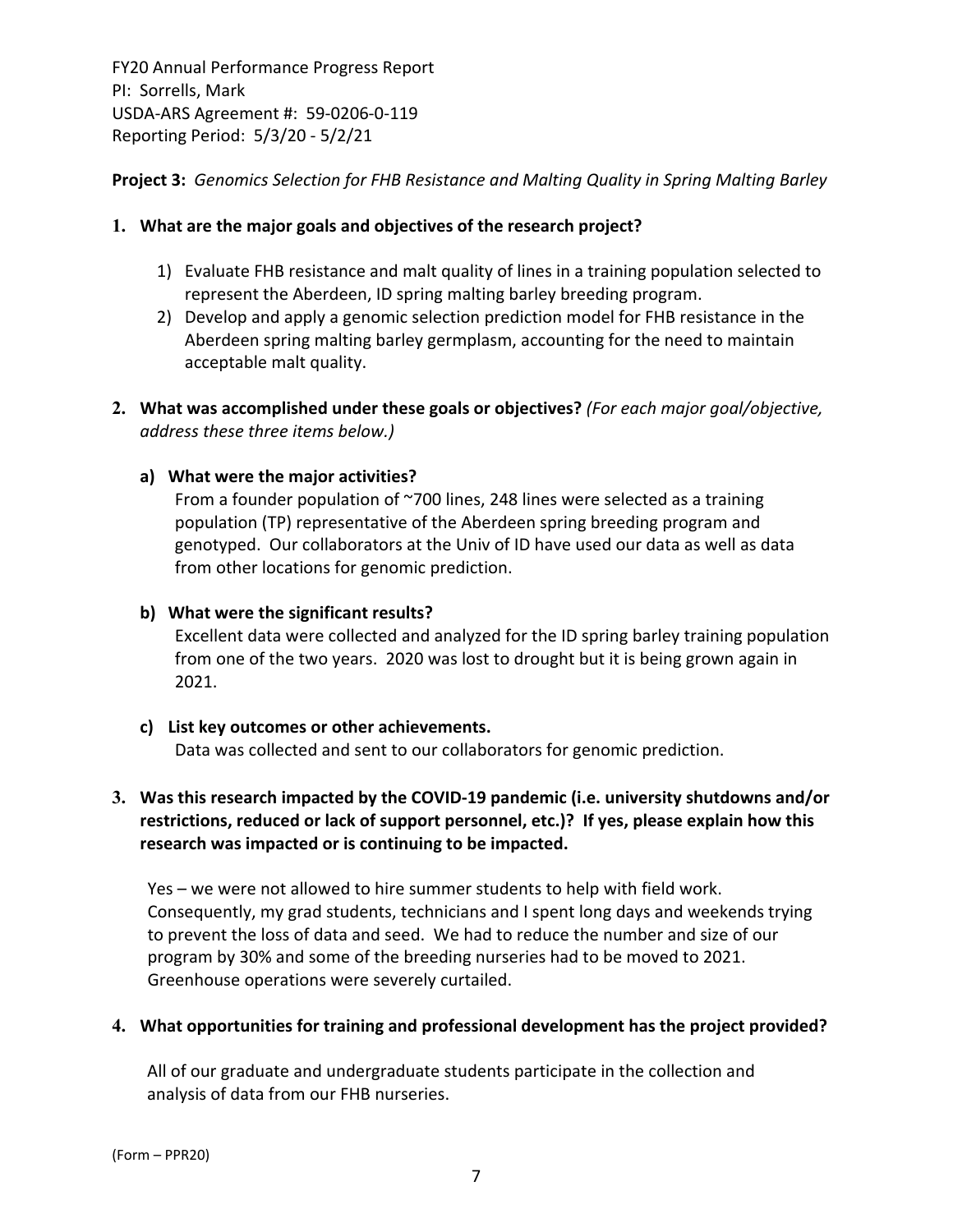### **5. How have the results been disseminated to communities of interest?**

Data was collected and sent to our collaborators for genomic prediction.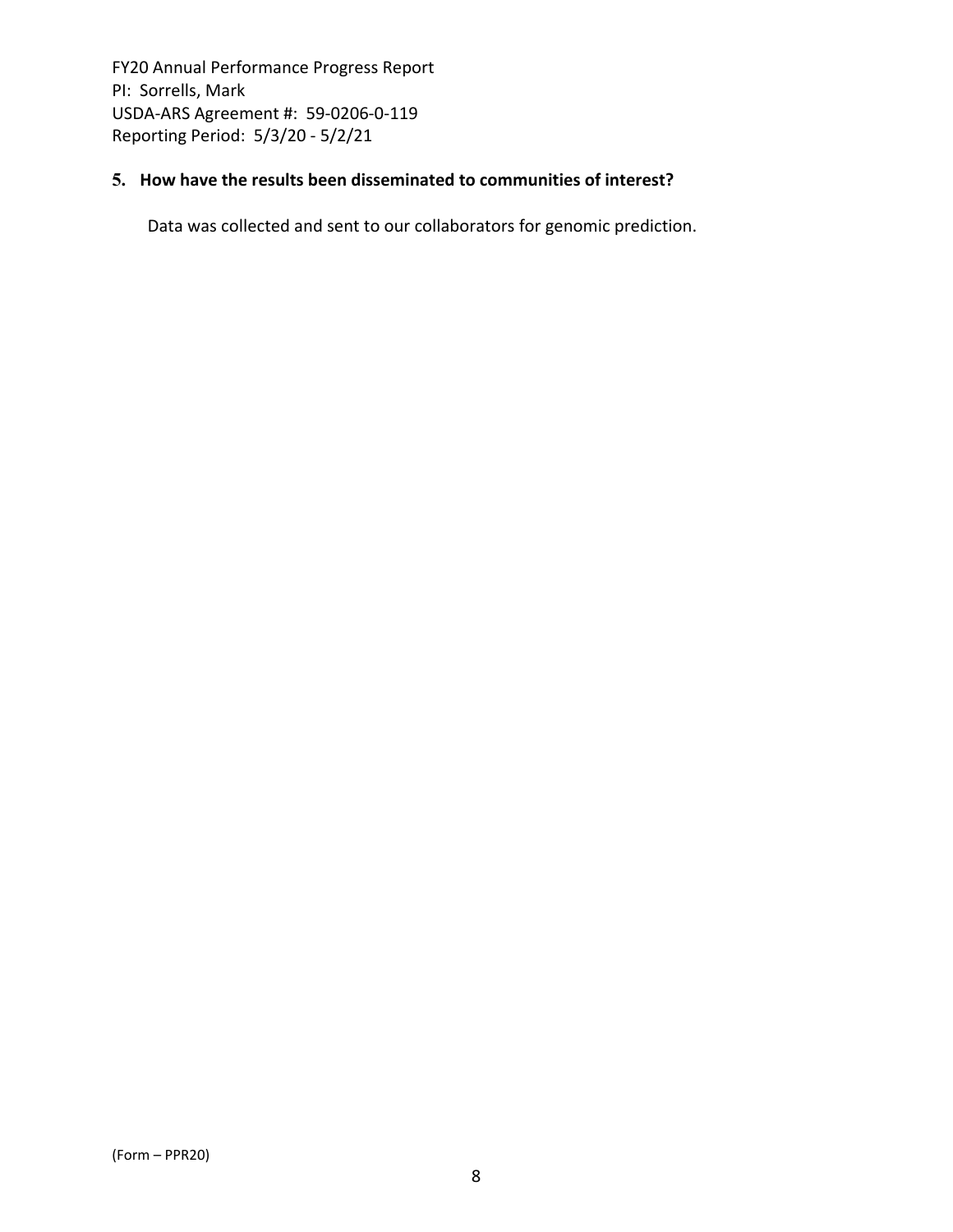### **Project 4:** *Genetics and Breeding of FHB Resistant Soft White & Red Winter Wheat for the Northeastern U.S.*

### **1. What are the major goals and objectives of the research project?**

- 1) Develop FHB resistant soft white and red winter wheat cultivars for the northeastern U.S. in collaboration with Gary Bergstrom, Department of Plant Pathology. Evaluate our elite lines in the Cornell University FHB Advanced Line nursery.
- 2) Pyramid FHB resistance genes by hybridizing elite lines with native FHB resistance to exotic sources of FHB resistance both Asian and other sources.
- 3) Evaluate FHB resistant lines in New York regional and state trials for release, farmer recommendations, and seed increase.
- 4) Participate in the coordinated sharing of information from the above activities to generate a comprehensive source of information that can be used in forward breeding strategies.
- 5) Implement recurrent mass selection in dominant male sterile populations in soft winter wheat backgrounds adapted to the eastern US.
- **2. What was accomplished under these goals or objectives?** *(For each major goal/objective, address these three items below.)*

### **a) What were the major activities?**

Breeding and selection of elite winter wheat lines and varieties with native and/or exotic sources of resistance to FHB, created elite populations segregating for FHB resistance that were used with marker assisted selection in variety development. Our FHB trials generated variety FHB resistance recommendations for farmers and other stakeholders, and distribution of information to collaborators and stakeholders.

### **b) What were the significant results?**

We developed 393 early generation plots and half involved FHB parents in crosses. Our screening nursery had 154 plots and all were from FHB crosses. Our Preliminary Yield Trial had 214 FHB entries. Our state‐wide trial had 12 soft red and 20 soft white winter FHB entries. We evaluated 591 new FHB selected lines in our misted, inoculated FHB nursery. We have evaluated 60 lines extracted from our Half‐Sib Recurrent Selection population for 2 years and will prepare a germplasm release next year.

### **c) List key outcomes or other achievements.**

We grew Breeder seed of a new soft white winter wheat that has excellent resistance to FHB and has been approved for release. Nearly all of the lines from the recurrent selection project have better FHB resistance than the most resistant check.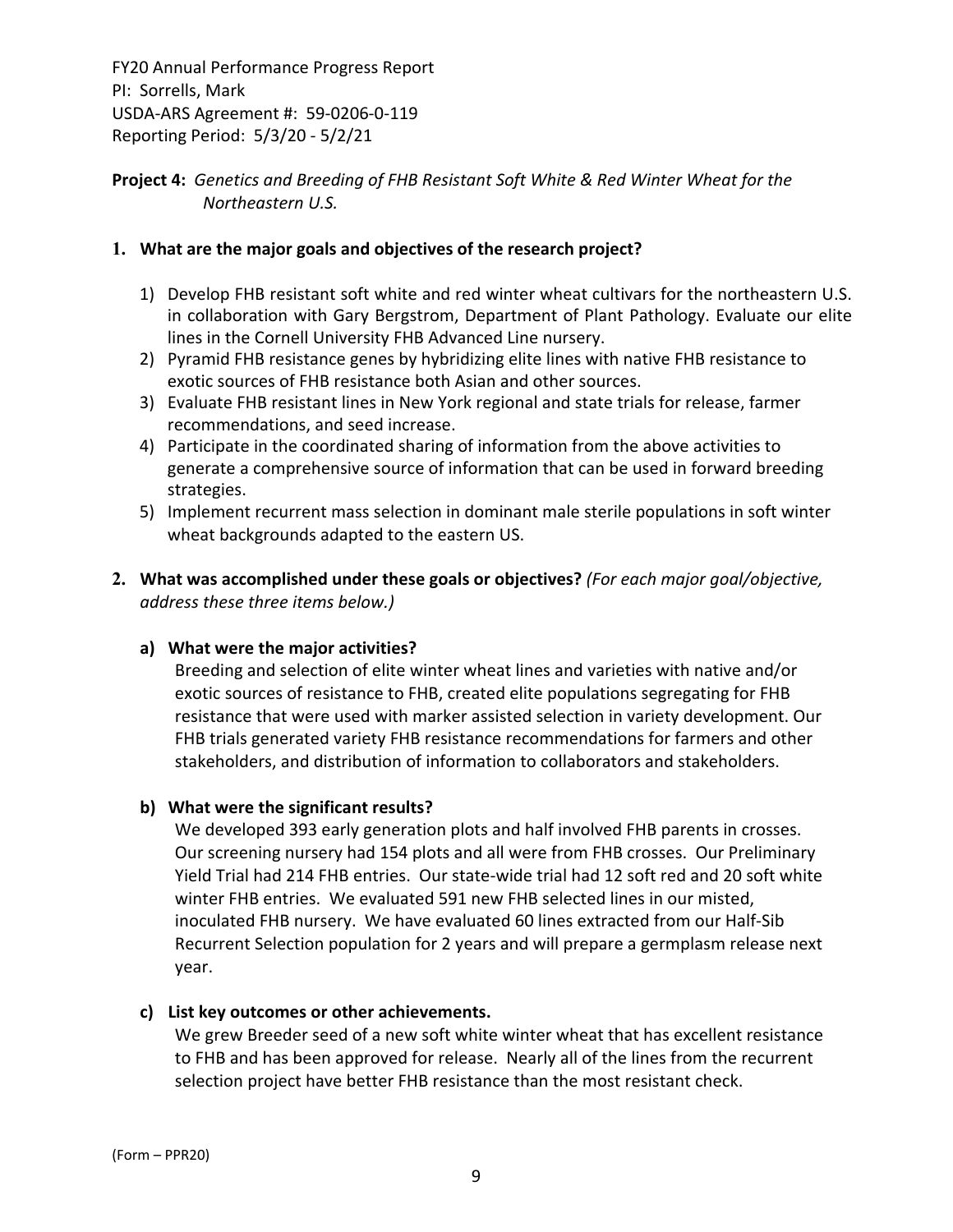### **3. Was this research impacted by the COVID‐19 pandemic (i.e. university shutdowns and/or restrictions, reduced or lack of support personnel, etc.)? If yes, please explain how this research was impacted or is continuing to be impacted.**

Yes – We were not allowed to hire summer temporary employees. This necessitated greatly reducing the workload for winter wheat fhb trials. Consequently, we were unable to harvest one of our regional trials because of lack of labor. We were able to collect data and harvest all of our winter FHB nurseries and the data quality was excellent. Greenhouse operations were greatly reduced thus limiting the number of FHB crosses we could make.

#### **4. What opportunities for training and professional development has the project provided?**

All of my grad students receive training in plant breeding methods and evaluation of FHB in our misted, inoculated nursery. Also, our undergraduate summer field assistants receive training and background information on our winter wheat FHB nurseries. We trained a new field assistant this year.

#### **5. How have the results been disseminated to communities of interest?**

Each year we publish the results of our state regional trials for both sft red and soft white winter wheat including FHB and milling and baking quality hard copy through mail or email and online.

Cornell Small Grains Performance Trials: Soft White Winter Wheat ‐ https://cpb‐us‐ e1.wpmucdn.com/blogs.cornell.edu/dist/5/8858/files/2020/10/SWWW‐Reg20‐table‐ SWWW‐Table.pdf Soft Red Winter Wheat ‐ https://cpb‐us‐ e1.wpmucdn.com/blogs.cornell.edu/dist/5/8858/files/2020/10/SRW‐Reg20‐Table‐SRW‐ Table.pdf

We also present the results at three fields days and two workshops for extension agents.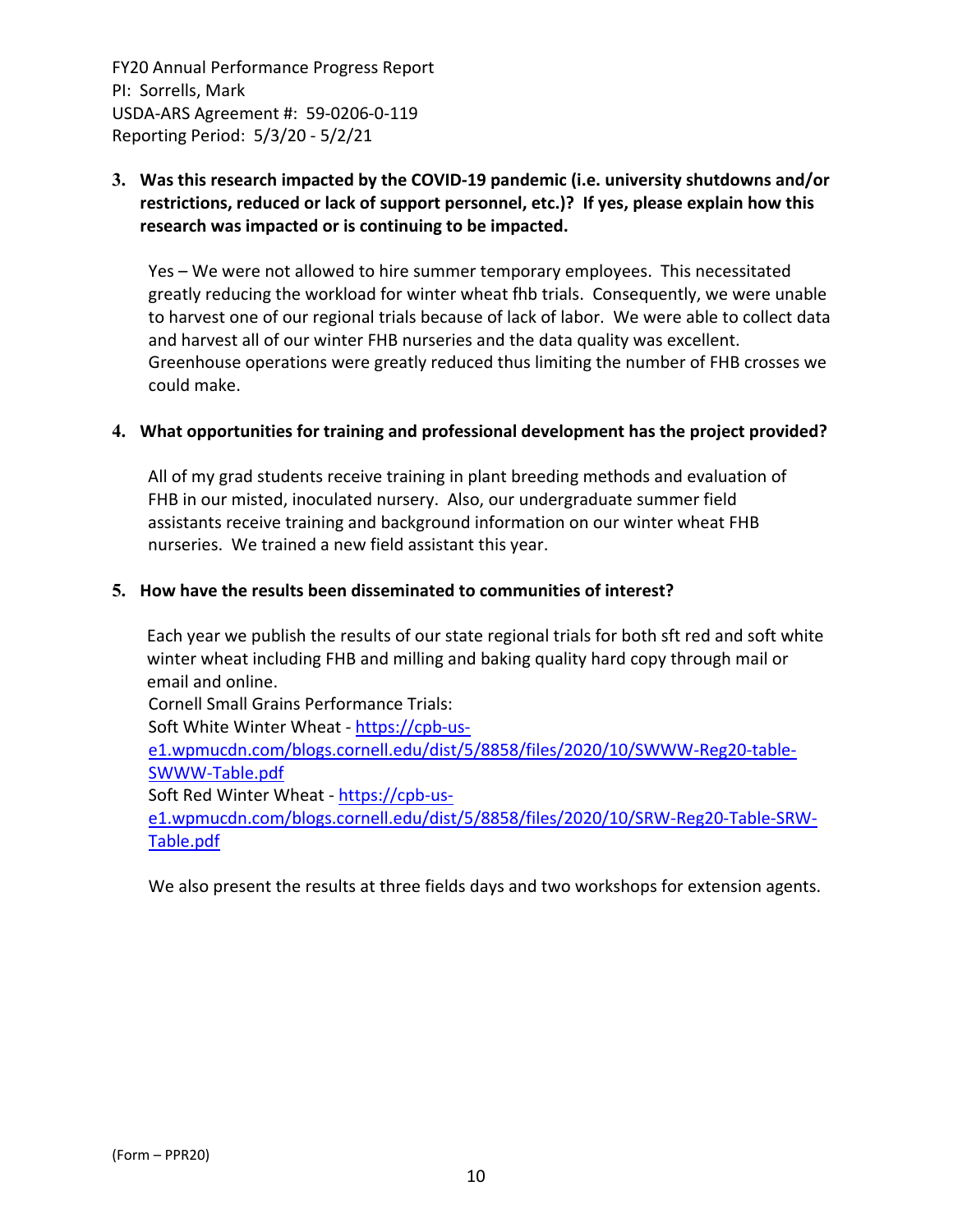**Project 5:** *Coordinated Phenotypes of Soft Wheat Germplasm for the Midwest*

#### **1. What are the major goals and objectives of the research project?**

Specific objectives are:

- 1) Phenotype advanced breeding lines that are candidates for release;
- 2) Place FHB and other agronomic, disease resistance, and quality data in database and
- 3) Report on purification and seed increase of the best lines.
- **2. What was accomplished under these goals or objectives?** *(For each major goal/objective, address these three items below.)*

#### **a) What were the major activities?**

The coordinated testing of advanced lines in the various uniform and state‐wide trials plus the data summaries for lines that are candidates for release was used to determine the FHB resistance of nearly all germplasm that is currently released, or likely to be released in the near future. Data were uploaded to T3.

#### **b) What were the significant results?**

Data and summaries were made available to collaborators, stakeholders and uploaded to the T3 database.

#### **c) List key outcomes or other achievements.**

The results were used to select parents for crossing and for advancement in our trials.

### **3. Was this research impacted by the COVID‐19 pandemic (i.e. university shutdowns and/or restrictions, reduced or lack of support personnel, etc.)? If yes, please explain how this research was impacted or is continuing to be impacted.**

Yes – We were not allowed to hire summer temporary employees. This necessitated reducing the workload for winter wheat FHB trials however, we were still able to collect data and harvest all of our winter FHB nurseries and the data quality was excellent.

#### **4. What opportunities for training and professional development has the project provided?**

All of my grad students receive training in plant breeding methods and evaluation of FHB in our misted, inoculated nursery. Also, our undergraduate summer field assistants receive training and background information on our winter wheat FHB nurseries. We trained a new field assistant this year.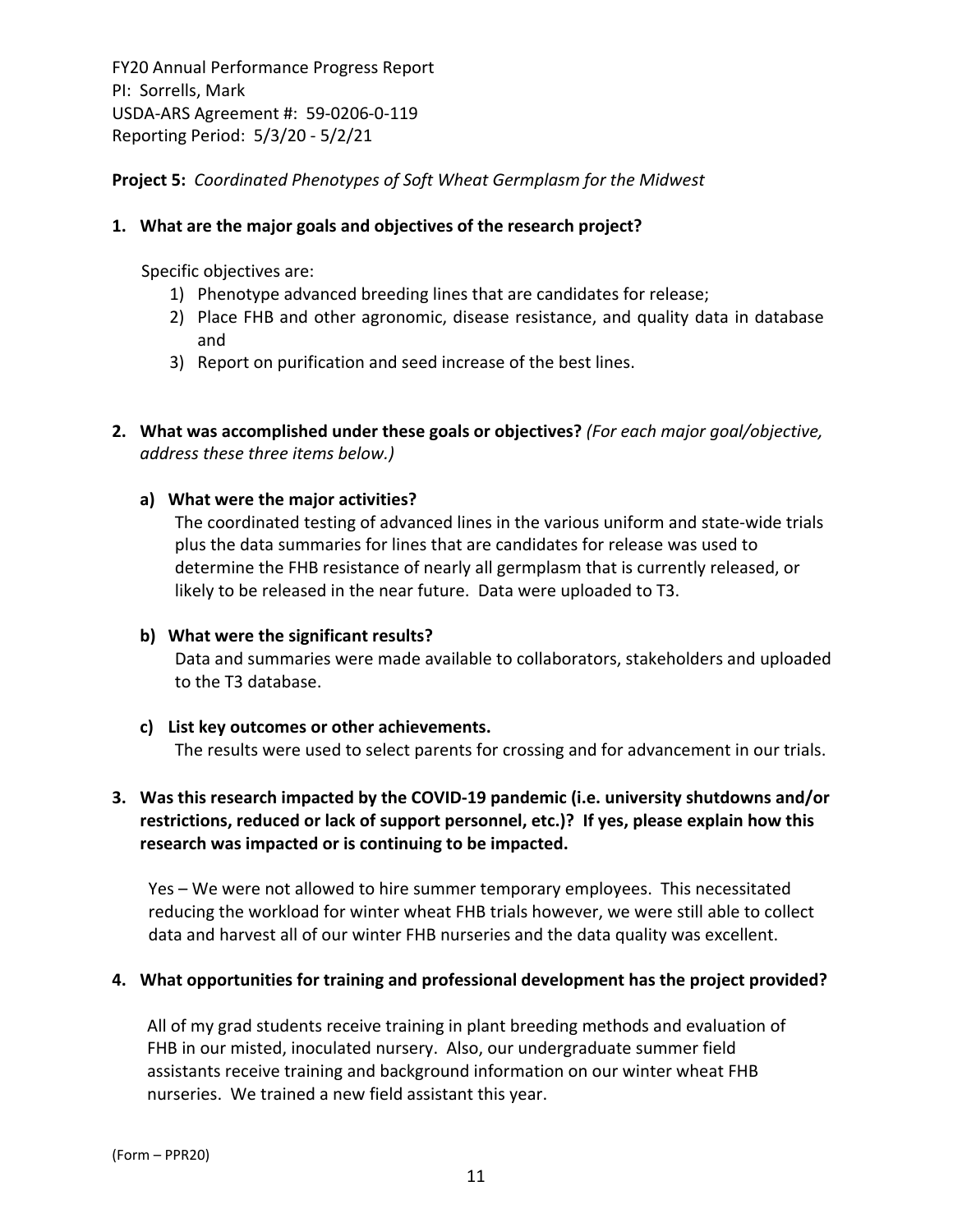#### **5. How have the results been disseminated to communities of interest?**

Each year we publish the results of our state regional trials for both soft red and soft white winter wheat including FHB and milling and baking quality hard copy through mail or email and online.

Cornell Small Grains Performance Trials:

Soft White Winter Wheat ‐ https://cpb‐us‐ e1.wpmucdn.com/blogs.cornell.edu/dist/5/8858/files/2020/10/SWWW‐Reg20‐table‐ SWWW‐Table.pdf

Soft Red Winter Wheat - https://cpb-use1.wpmucdn.com/blogs.cornell.edu/dist/5/8858/files/2020/10/SRW‐Reg20‐Table‐SRW‐ Table.pdf

We also present the results at three field days and two workshops for extension agents.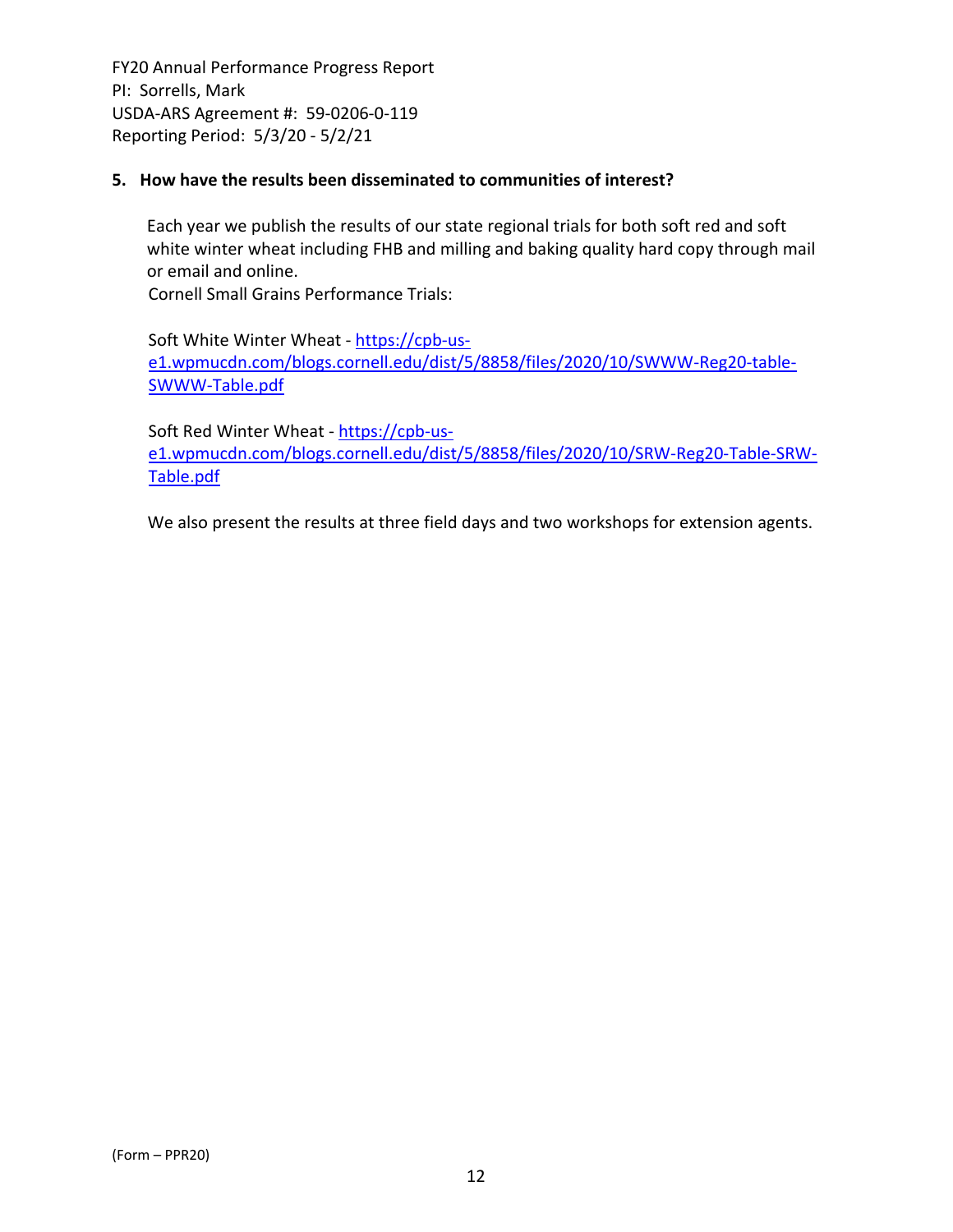## **Training of Next Generation Scientists**

**Instructions:** Please answer the following questions as it pertains to the FY20 award period (5/3/20 ‐ 5/2/21). The term "support" below includes any level of benefit to the student, ranging from full stipend plus tuition to the situation where the student's stipend was paid from other funds, but who learned how to rate scab in a misted nursery paid for by the USWBSI, and anything in between.

**1. Did any graduate students in your research program supported by funding from your USWBSI grant earn their MS degree during the FY20 award period?** ☐Yes ☒No

**If yes, how many?** Click to enter number here.

**2. Did any graduate students in your research program supported by funding from your USWBSI grant earn their Ph.D. degree during the FY20 award period?** ☒Yes ☐No

**If yes, how many?** Click to enter number here.

- **3. Have any post docs who worked for you during the FY20 award period and were supported by funding from your USWBSI grant taken faculty positions with universities?** ☒Yes ☐No **If yes, how many?** 1
- **4. Have any post docs who worked for you during the FY20 award period and were supported by funding from your USWBSI grant gone on to take positions with private ag‐ related companies or federal agencies?**

☒Yes ☐No **If yes, how many?** 2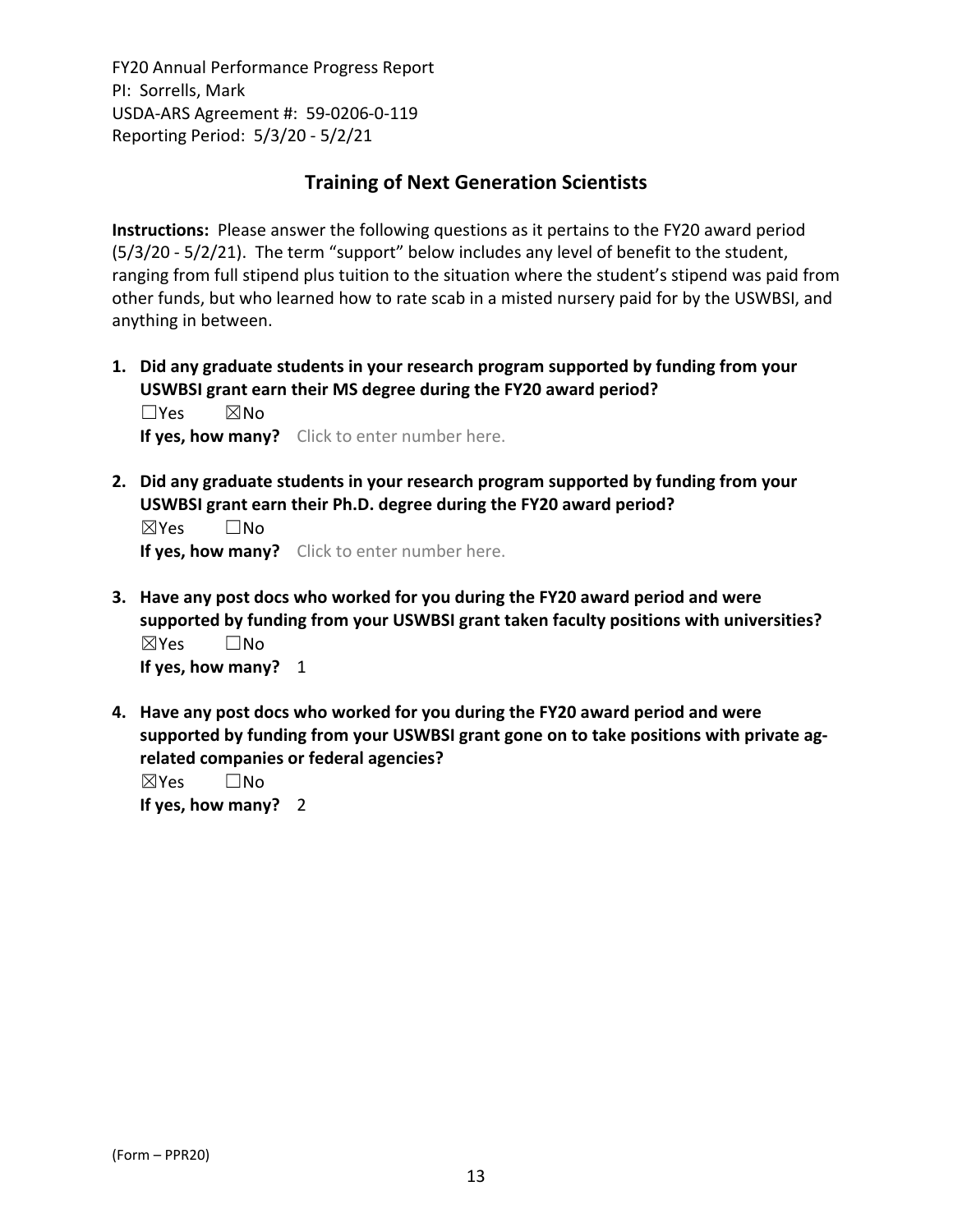# **Release of Germplasm/Cultivars**

**Instructions:** In the table below, list all germplasm and/or cultivars released with full or partial support through the USWBSI during the FY20 award period (5/3/20 - 5/2/21). All columns must be completed for each listed germplasm/cultivar. Use the key below the table for Grain Class abbreviations. 

| <b>Name of Germplasm/Cultivar</b> | <b>Grain Class</b>            | <b>FHB Resistance</b>                                  | <b>FHB</b><br><b>Rating</b><br>$(0-9)$ | Year<br>Released |
|-----------------------------------|-------------------------------|--------------------------------------------------------|----------------------------------------|------------------|
| NY99056-161                       | SWW - Soft<br>White<br>Winter | MR - Moderately<br>Resistant                           | 5                                      | 2020             |
| Click here to enter text.         | Select Grain<br>Class         | Select what represents<br>your most resistant<br>check | Enter as<br>text 0-9<br>rating         | Select Year      |
| Click here to enter text.         | Select Grain<br>Class         | Select what represents<br>your most resistant<br>check | Enter as<br>text 0-9<br>rating         | Select Year      |
| Click here to enter text.         | Select Grain<br>Class         | Select what represents<br>your most resistant<br>check | Enter as<br>text 0-9<br>rating         | Select Year      |
| Click here to enter text.         | Select Grain<br>Class         | Select what represents<br>vour most resistant<br>check | Enter as<br>text 0-9<br>rating         | Select Year      |
| Click here to enter text.         | Select Grain<br>Class         | Select what represents<br>vour most resistant<br>check | Enter as<br>text 0-9<br>rating         | Select Year      |
| Click here to enter text.         | Select Grain<br>Class         | Select what represents<br>your most resistant<br>check | Enter as<br>text 0-9<br>rating         | Select Year      |
| Click here to enter text.         | Select Grain<br>Class         | Select what represents<br>your most resistant<br>check | Enter as<br>text 0-9<br>rating         | Select Year      |
| Click here to enter text.         | Select Grain<br>Class         | Select what represents<br>vour most resistant<br>check | Enter as<br>text 0-9<br>rating         | Select Year      |

Class

Class

Class

Class

Select what represents your most resistant check

Select what represents your most resistant check

Select what represents your most resistant check

Select what represents your most resistant check

Enter as text 0‐9 rating

Enter as text 0‐9 rating

Enter as text 0‐9 rating

Enter as text 0‐9 rating

Select Year

Select Year

Select Year

Select Year

NOTE: Leave blank if you have nothing to report or if your grant did NOT include any VDHR-related projects.

**NOTE:** List the associated release notice or publication under the appropriate sub-section in the 'Publications' section of the FPR.

Click here to enter text. Select Grain

Click here to enter text. Select Grain

Click here to enter text. The select Grain

Click here to enter text. The select Grain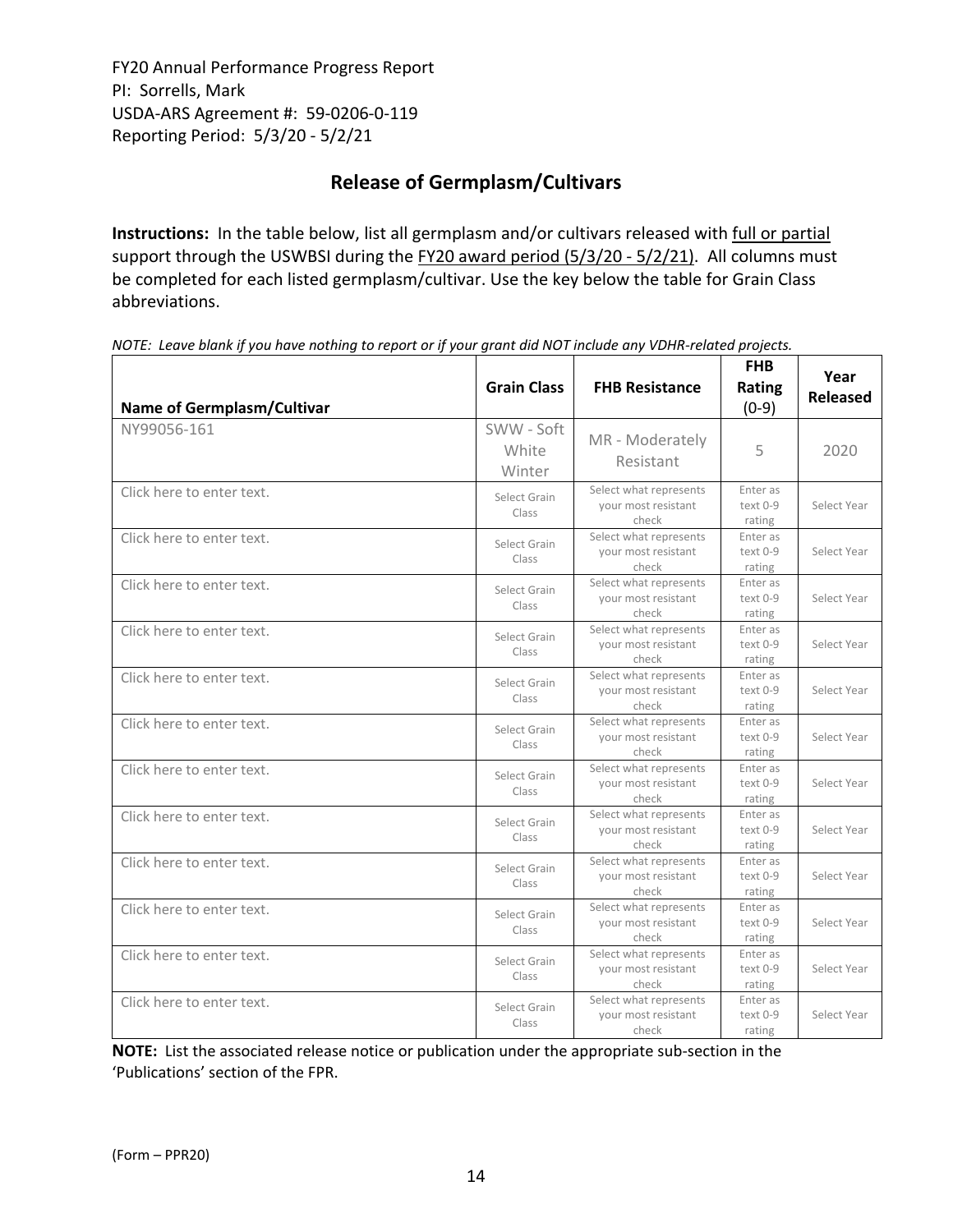# **Publications, Conference Papers, and Presentations**

**Instructions:** Refer to the PR\_Instructions for detailed more instructions for listing publications/presentations about your work that resulted from all of the projects included in the FY20 grant award. Only citations for publications published (submitted or accepted) or presentations presented during the **award period (5/3/20 ‐ 5/2/21**) should be included. If you did not publish/submit or present anything, state 'Nothing to Report' directly above the Journal publications section.

NOTE: Directly below each citation, you **must** indicate the Status (i.e. published, submitted, etc.) and whether acknowledgement of Federal support was indicated in the publication/ presentation. See example below for a poster presentation with an abstract:

Z.J. Winn, R. Acharya, J. Lyerly, G. Brown‐Guedira, C. Cowger, C. Griffey, J. Fitzgerald, R.E. Mason and J.P. Murphy. 2020. "Mapping of Fusarium Head Blight Resistance in NC13‐20076 Soft Red Winter Wheat." In: S. Canty, A. Hoffstetter, and R. Dill‐Macky (Eds.), *Proceedings of the 2020 National Fusarium Head Blight Forum (*p. 12.), Virtual; December 7‐11. Online: https://scabusa.org/pdfs/NFHBF20\_Proceedings.pdf. Status: Abstract Published and Poster Presented Acknowledgement of Federal Support: YES (Abstract and Poster)

### **Journal publications.**

Sweeney, D.W., J. Rutkoski, G.C. Bergstrom, M.E. Sorrells, 2020. A connected half‐sib family training population for genomic prediction in barley. *Crop Science* 60: 262– 281. https://doi.org/10.1002/csc2.20104.

Status: Published Acknowledgement of Federal Support: Yes

Veenstra, L.D., J. Poland, Jannink, and M.E. Sorrells. 2020. Recurrent genomic selection for wheat grain fructans. Crop Science 60:1499‐1512. DOI: 10.1002/csc2.20130. Status: Published Acknowledgement of Federal Support: Yes

Fulcher, M.R., J.B. Winans, D., Benscher, M.E. Sorrells and G.C. Bergstrom. 2021. Triticum varieties grown as 'ancient grains' in New York differ in susceptibility to Fusarium head blight and harbor diverse Fusarium flora. European Journal of Plant Pathology, 1–7. https://doi.org/10.1007/s10658‐020‐02183‐7.

Status: Published Acknowledgement of Federal Support: Yes